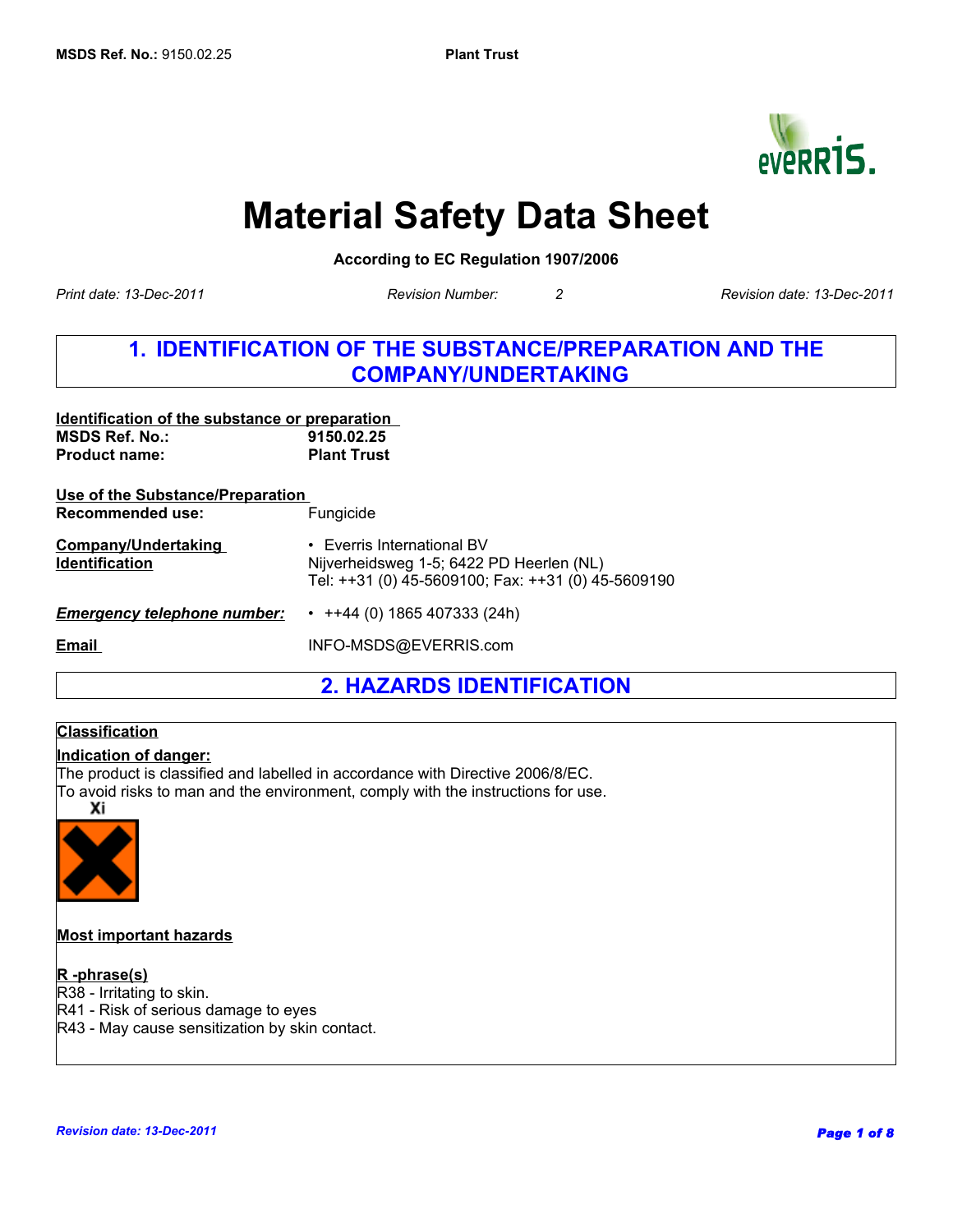## **2. HAZARDS IDENTIFICATION**

## **S -phrase(s)**

S25 - Avoid contact with eyes.

S26 - In case of contact with eyes, rinse immediately with plenty of water and seek medical advice.

S29 - Do not empty into drains.

S36 - Wear suitable protective clothing.

S37 - Wear suitable gloves.

S39 - Wear eye/face protection.

## **3. COMPOSITION/INFORMATION ON INGREDIENTS**

### **Chemical nature of the preparation**

| <b>Components</b>              | <b>CAS-No</b> | Weight %   | EC-No.    | <b>Classification</b>    |
|--------------------------------|---------------|------------|-----------|--------------------------|
| Fosetyl-Aluminium              | 39148-24-8    | $10 - 25%$ | 254-320-2 | Xi:R41                   |
| Iron sulphate, FeSO4+1H2O      | 7720-78-7     | $< 1\%$    | 231-753-5 | Xn;R22<br>R36/38         |
| Manganese sulphate, MnSO4      | 7785-87-7     | $< 1\%$    | 232-08-99 | N:R51/53<br>Xn:R48/20/22 |
| Sodium molybdate, Na2MoO4+2H2O | 7631-95-0     | $< 1\%$    | 231-298-2 | <b>NE</b>                |
| Potassium nitrate, KNO3        | 7757-79-1     | $5 - 10%$  | 231-818-8 | O:R08                    |
| Calcium carbonate. CaCO3       | 471-34-1      | $1 - 5%$   | 207-439-9 | <b>NE</b>                |
| Ammonium nitrate, NH4NO3       | 6484-52-2     | $10 - 25%$ | 229-347-8 | O:R08                    |
| Magnesium oxide, MgO           | 1309-48-4     | $< 1\%$    | 215-171-9 | <b>NE</b>                |

## *NE = Non-Established*

## *For the full text of the R phrases mentioned in this Section, see Section 16*

| <b>4. FIRST AID MEASURES</b> |                                                                                                                                                    |
|------------------------------|----------------------------------------------------------------------------------------------------------------------------------------------------|
| <b>General advice:</b>       | In the case of accident or if you feel unwell, seek medical advice immediately (show<br>the label where possible).                                 |
| Ingestion:                   | If swallowed, seek medical advice immediately and show this container or label.                                                                    |
| Inhalation:                  | Move to fresh air. If symptoms persist, call a physician.                                                                                          |
| <b>Skin contact:</b>         | Wash off immediately with soap and plenty of water. Remove and wash<br>contaminated clothing before re-use. If symptoms persist, call a physician. |
| Eye contact:                 | In the case of contact with eyes, rinse immediately with plenty of water and seek<br>medical advice.                                               |

## **5. FIRE-FIGHTING MEASURES**

## **Suitable extinguishing media:**

Coordinate fire extinguishing measures to fire in surrounding area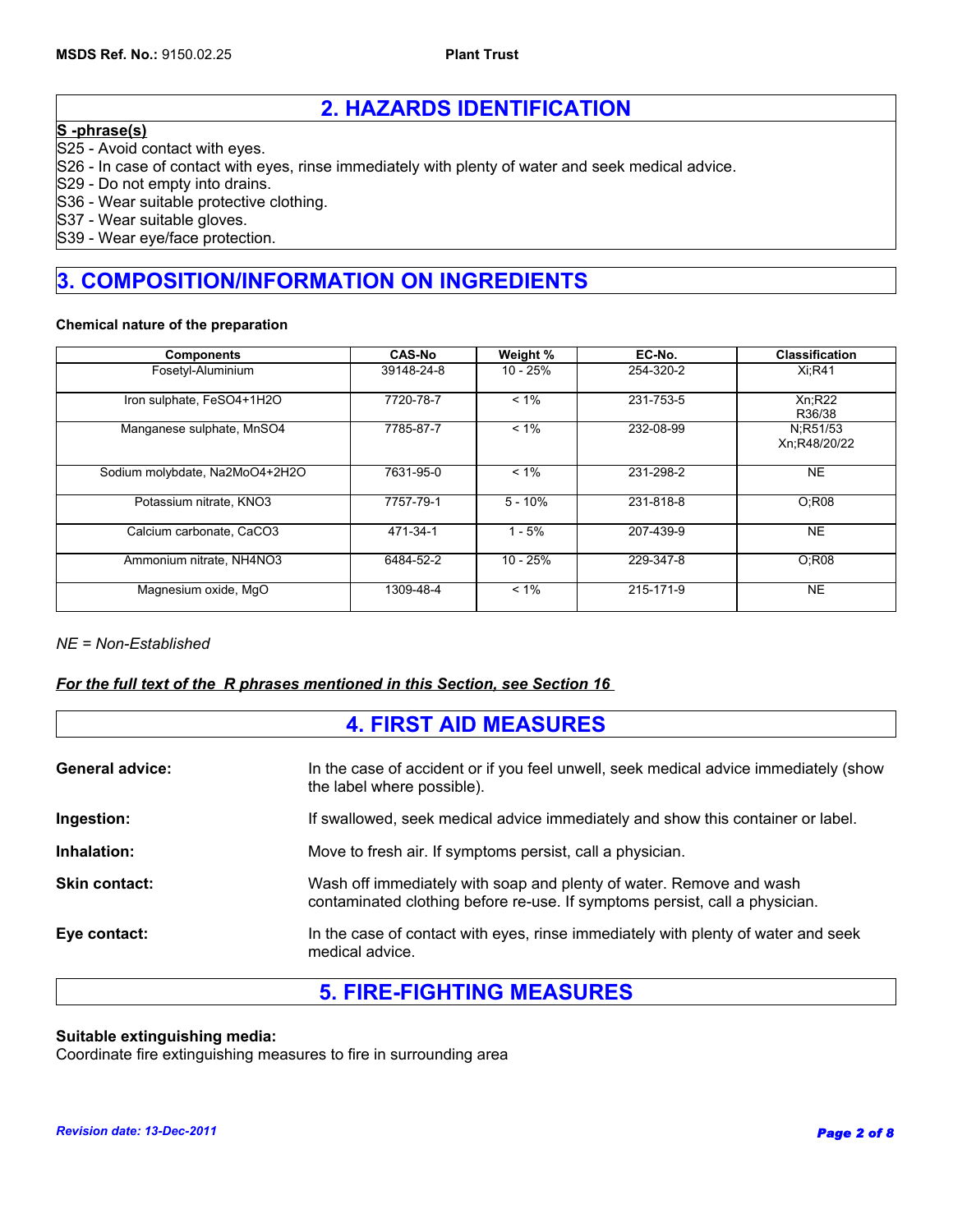## **Unsuitable extinguishing media:**

Not applicable

## **Special exposure hazards arising from the substance or preparation itself, its combustion products, or released gases:**

Thermal decomposition can lead to release of irritating gases and vapours.

### **Special protective equipment for firefighters:**

Use personal protective equipment. Self-contained breathing apparatus and suitable protective clothing.

### **Specific methods:**

Collect contaminated fire extinguishing water separately. This must not be discharged into drains.

## **6. ACCIDENTAL RELEASE MEASURES**

### **Personal precautions:**

Avoid contact with skin and eyes. Use personal protective equipment.

### **Environmental precautions:**

Do not contaminate water. Prevent product from entering drains.

### **Methods for cleaning up:**

Avoid dust formation. Sweep up and shovel into suitable containers for disposal.

## **7. HANDLING AND STORAGE**

### **Handling:**

**Storage:**

**Technical measures/precautions:** Read and follow label instructions.

**Safe handling advice: Handle in accordance with good industrial hygiene and Handle in accordance with good industrial hygiene and** safety practice. Wear personal protective equipment. Wash hands and exposed skin after use / handling. When using, do not eat, drink or smoke.

**Technical measures/storage conditions:** Protect from extreme temperatures. Store in original container. Keep tightly closed. Keep away from food, drink and animal feeding stuffs.

**Incompatible products:** No information available

## **8. EXPOSURE CONTROLS / PERSONAL PROTECTION**

**Engineering measures to reduce exposure:** Ensure adequate ventilation. **Occupational exposure controls Personal protective equipment Respiratory protection:** No information available **Hand protection:** Mear suitable gloves. **Eye/face protection Exercise 2 Wear eye/face protection. Skin and body protection:** Wear suitable protective clothing.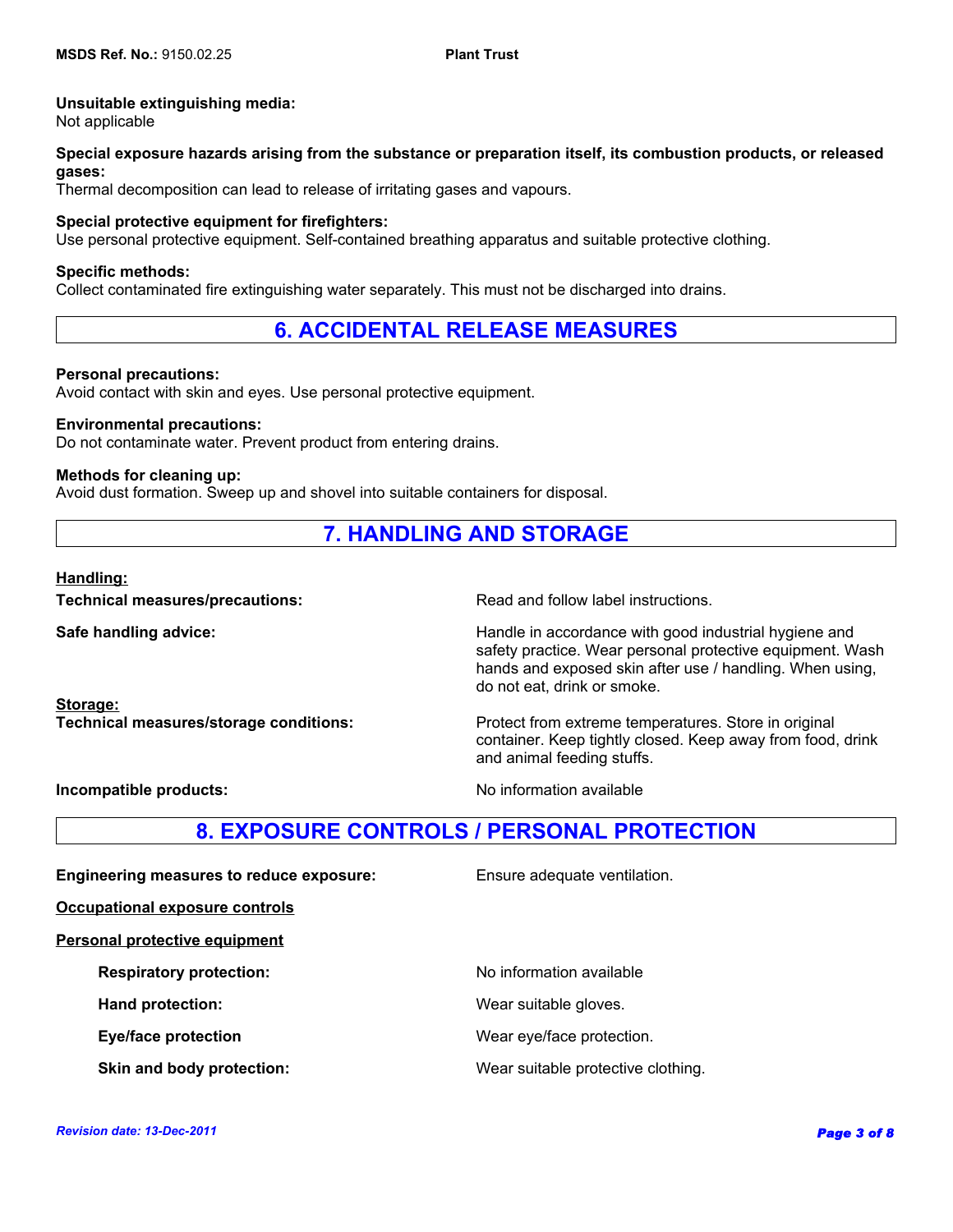### **Exposure limit values**

**Finland - Occupational Exposure Limits - 8 hour** UK EH40 WEL: **LACK CONTROLLER IN THE UK EH40 WEL:** LTEL (8 hr TWA) 1 mg/m<sup>3</sup> **Netherlands - OEL - MACs:** 1 mg/m<sup>3</sup> **Norway - 8 h: Belgium - 8 Hr VLE** 1 mg/m<sup>3</sup>  **Portugal - TWAs**  *Iron sulphate, FeSO4+1H2O* **Spain - Valores Limite Ambientales - VLE** 1 mg/m<sup>3</sup> VLA-ED

*Manganese sulphate, MnSO4*  **Belgium - 8 Hr VLE Czech Republic OEL**  $= 1$  mg/m<sup>3</sup> TWA **Finland - Occupational Exposure Limits - 8 hour** 0.5 mg/m<sup>3</sup>  **Germany TRGS900:** Germany (DFG) - MAK **COMPANY COMPANY** 0.5 mg/m<sup>3</sup> MAK **Netherlands - OEL - MACs:** 1 mg/m3  **Norway - 8 h: Portugal - TWAs** 0.2 mg/m3 TWA **Spain - Valores Limite Ambientales - VLE** 0.2 mg/m<sup>3</sup> VLA-ED **Sweden - OEL - 8 Hour**  0.1 mg/m<sup>3</sup> LLV

### **UK EH40 WEL:**

*Sodium molybdate, Na2MoO4+2H2O*

**Belgium - 8 Hr VLE** 5 mg/m<sup>3</sup> TWA **Czech Republic OEL** 5 mg/m<sup>3</sup> TWA<br> **Finland - Occupational Exposure Limits - 8 hour** 6 mg/m<sup>3</sup> **Finland - Occupational Exposure Limits - 8 hour France - Valeurs Limites d'exposition (VLE)** 5 mg/m<sup>3</sup>  **France INRS (VME)** 5 mg/m3 VME **Norway - 8 h: Portugal - TWAs** 0.5 mg/m3 TWA **Spain - Valores Limite Ambientales - VLE** 5 mg/m<sup>3</sup> VLA-ED **Sweden - OEL - 8 Hour 10 mg/m<sup>3</sup> LLV** 

*Calcium carbonate, CaCO3*  **Belgium - 8 Hr VLE** 10 mg/m3 TWA **Czech Republic OEL**  $= 10.0 \text{ ma/m}^3$  **TWA France INRS (VME)** 10 mg/m<sup>3</sup> VME  **Portugal - TWAs** 10 mg/m3 TWA  **Spain - Valores Limite Ambientales - VLE** 10 mg/m3 VLA-ED

*Ammonium nitrate, NH4NO3* **Czech Republic OEL** = 10.0 mg/m<sup>3</sup> TWA

*Magnesium oxide, MgO*  **Austria - MAKs** 6 mg/m3 **Belgium - 8 Hr VLE** 10 mg/m<sup>3</sup>  **Czech Republic OEL** 5 mg/m3 TWA **France - Valeurs Limites d'exposition (VLE)** 10 mg/m<sup>3</sup> **France INRS (VME)** 10 mg/m<sup>3</sup> VME **Germany (DFG) - MAK** 6 mg/m<sup>3</sup> **Netherlands - OEL - MACs:** 10 mg/m<sup>3</sup>

**Hygiene measures** Microsoft Christian Microsoft Christian Microsoft When using, do not eat, drink or smoke. Wash hands and exposed skin after use / handling. Remove and wash contaminated clothing before re-use.

> 5 mg/ $m<sup>3</sup>$ STEL (15 min) 2mg/m3 1 mg/ $m<sup>3</sup>$  $0.2$  mg/m<sup>3</sup> 5 mg/m3 LLV 0.5 mg/m3 TWA 0.01 mg/m3 **10 mg/m<sup>3</sup> TWA** 4 mg/m<sup>3</sup> TWA  $2.5$  mg/m<sup>3</sup> 1 mg/m3 TWA 0.2 mg/m3 LLV

*Revision date: 13-Dec-2011*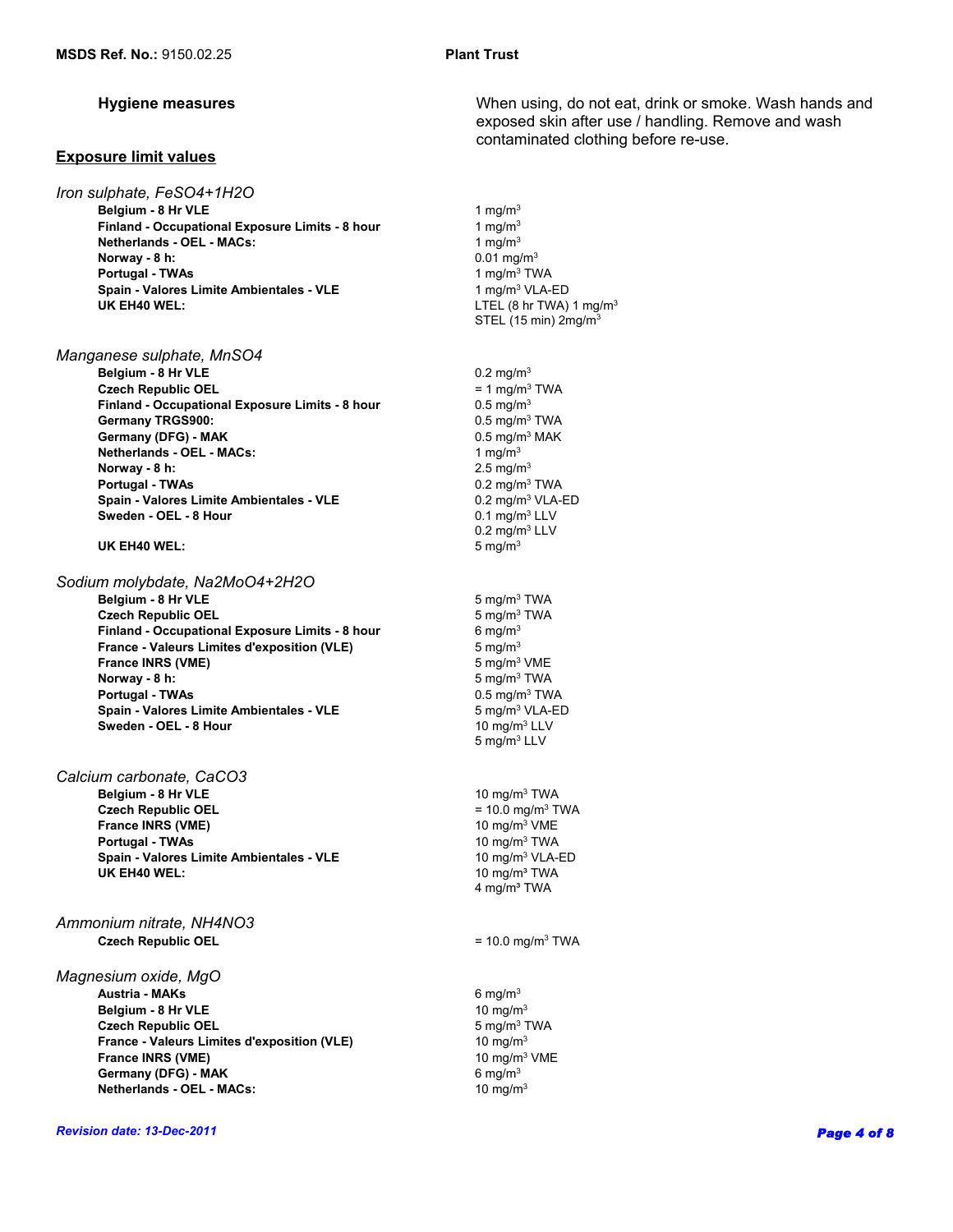**Norway - 8 h: UK EH40 WEL:** 10 mg/m<sup>3</sup> **Portugal - TWAs Spain - Valores Limite Ambientales - VLE**

10 mg/m3 VLA-ED 10 mg/m $3$ <br>10 mg/m $3$  TWA

## **9. PHYSICAL AND CHEMICAL PROPERTIES**

| <b>General Information</b> |                          |
|----------------------------|--------------------------|
| <b>Physical State:</b>     | Solid                    |
| Appearance:                | Granular                 |
| Color:                     | Gray, Brown              |
| Odor:                      | No information available |
|                            |                          |

**Important Health Safety and Environmental Information Moderately soluble** 

**Other information Bulk density:** 800 - 1100kg/m<sup>3</sup>

## **10. STABILITY AND REACTIVITY**

| Stability:                                  | Stable under recommended storage conditions.                                                                       |
|---------------------------------------------|--------------------------------------------------------------------------------------------------------------------|
| <b>Conditions to avoid:</b>                 | Protect from extremes of temperature. Keep away from heat and ignition sources.                                    |
| <b>Materials to avoid:</b>                  | Combustible material.                                                                                              |
| <b>Hazardous decomposition</b><br>products: | No decomposition if stored normally. Thermal decomposition can lead to release of<br>irritating gases and vapours. |

## **11. TOXICOLOGICAL INFORMATION**

## **Component information**

| Fosetyl-Aluminium<br>$LD50/oral/rat =$<br>$LD50/dermal/rabbit =$<br>$LG50$ /inhalation/4h/rat = | 5000 mg/kg<br>> 2000 mg/kg<br>1730 mg/m <sup>3</sup> |
|-------------------------------------------------------------------------------------------------|------------------------------------------------------|
| Iron sulphate, FeSO4+1H2O<br>$LD50/oral/rat =$                                                  | 1389 mg/kg                                           |
| Manganese sulphate, MnSO4<br>$LD50/oral/rat =$                                                  | 9 g/kg                                               |
| Sodium molybdate, Na2MoO4+2H2O<br>$LD50/oral/rat =$                                             | 4000 mg/ka                                           |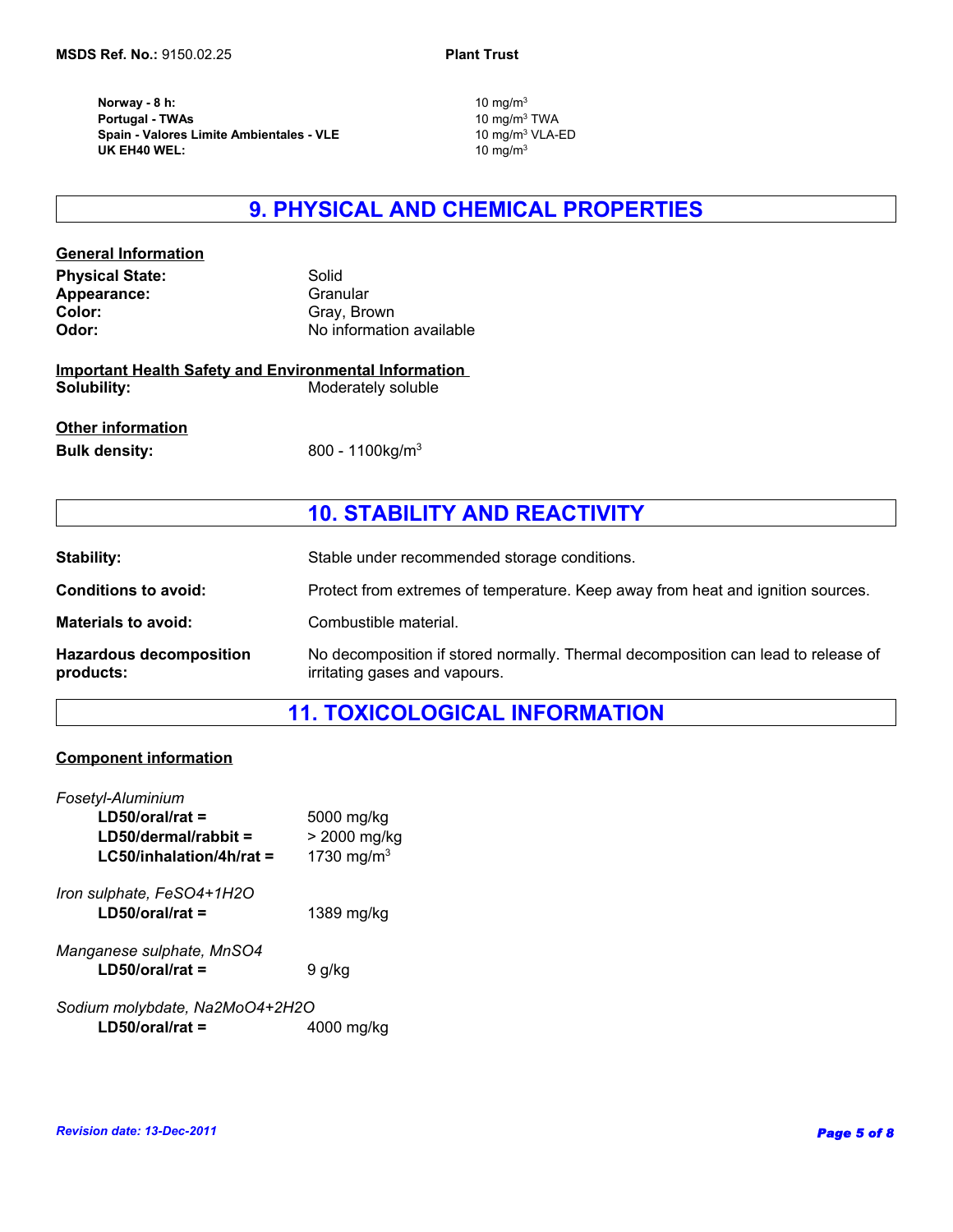| Potassium nitrate, KNO3<br>$LD50/oral/rat =$  | 3750mg/kg                                                                      |
|-----------------------------------------------|--------------------------------------------------------------------------------|
| Ammonium nitrate, NH4NO3<br>$LD50/oral/rat =$ | 2410 mg/kg                                                                     |
| <b>Product information</b>                    |                                                                                |
| <b>Local effects</b><br><b>Skin effects:</b>  | Irritating to skin. May cause sensitization by skin contact.                   |
| Eye effects:                                  | Risk of serious damage to eyes.                                                |
| Inhalation:                                   | May cause sensitization by inhalation                                          |
| Ingestion:                                    | Ingestion may cause gastrointestinal irritation, nausea, vomiting and diarrhea |

## **12. ECOLOGICAL INFORMATION**

## **Product information**

### **Component information**

*Fosetyl-Aluminium*

*Iron sulphate, FeSO4+1H2O*

**Ecotoxicity effects** LC50/96h/rainbow trout =430 mg/l

**Ecotoxicity effects** EC50/48h/daphnia = >100mg/l LC50/96h/rainbow trout = >72.5mg/l (6d) EC50/72h/algae = 22mg/l

*Manganese sulphate, MnSO4* **Ecotoxicity effects**

**Ecotoxicity effects** LC50/96h/rainbow trout => 2800 mg/l *Sodium molybdate, Na2MoO4+2H2O*

*Ammonium nitrate, NH4NO3*

EC50/48h/daphnia => 100 mg/l

**Ecotoxicity effects** EC50/48h/daphnia =100 mg/l LC50/96h/rainbow trout =10 mg/l EC50/72h/algae =74000 µg/l

## **13. DISPOSAL CONSIDERATIONS**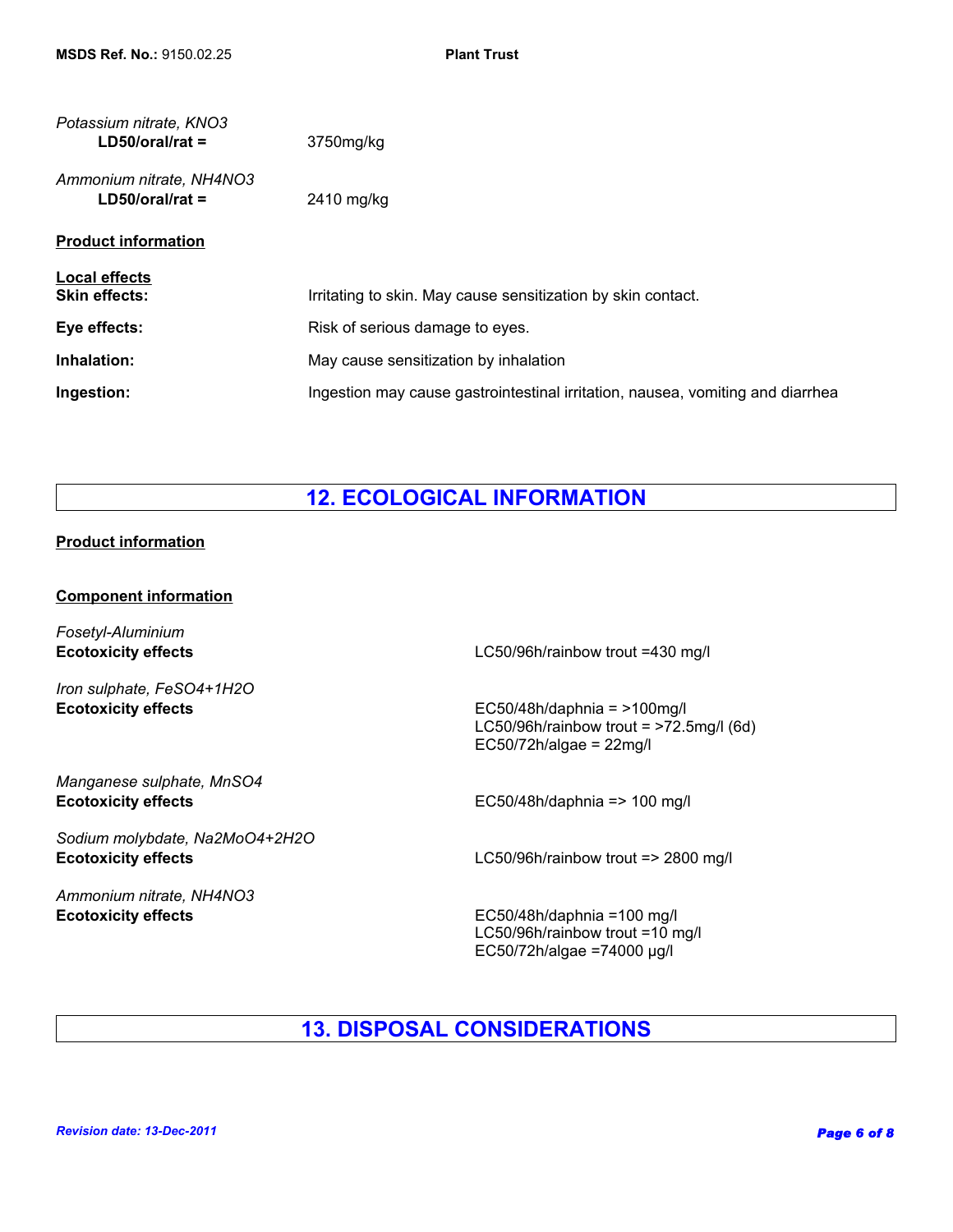|                                | <b>13. DISPOSAL CONSIDERATIONS</b>                                                                                                                                                 |
|--------------------------------|------------------------------------------------------------------------------------------------------------------------------------------------------------------------------------|
| <b>Waste Disposal Methods:</b> | Do not contaminate ponds, waterways or ditches with chemical or used container. Do<br>not empty into drains. This material and its container must be disposed of in a safe<br>way. |
| Contaminated packaging:        | Do not re-use container for any other purpose and dispose of safely. Dispose of in<br>accordance with local regulations and national regulations.                                  |

## **14. TRANSPORT INFORMATION**

| <b>Product information</b> |                                   |
|----------------------------|-----------------------------------|
| <b>Physical State:</b>     | Solid                             |
| <b>ADR/RID</b>             |                                   |
| <b>UN-No:</b>              | Not classified for transport      |
| <b>IATA</b>                |                                   |
| <b>UN-No:</b>              | 2071                              |
| Proper shipping name:      | AMMONIUM NITRATE FERTILIZERS      |
| <b>Hazard Class:</b>       | 9                                 |
| Packing group:             | Ш                                 |
| IMO / IMDG                 |                                   |
| UN-No:                     | 2071                              |
| Proper shipping name:      | AMMONIUM NITRATE BASED FERTILIZER |
| <b>Hazard Class:</b>       | 9                                 |
| Packing group:             | Ш                                 |
| EmS:                       | $F-H/S-Q$                         |
|                            |                                   |



## **15. REGULATORY INFORMATION**

## **Indication of danger:**

The product is classified and labelled in accordance with Directive 2006/8/EC. To avoid risks to man and the environment, comply with the instructions for use.

## **In accordance with local and national regulations**

### **Registration number UK/Eire**  MAPP 15208